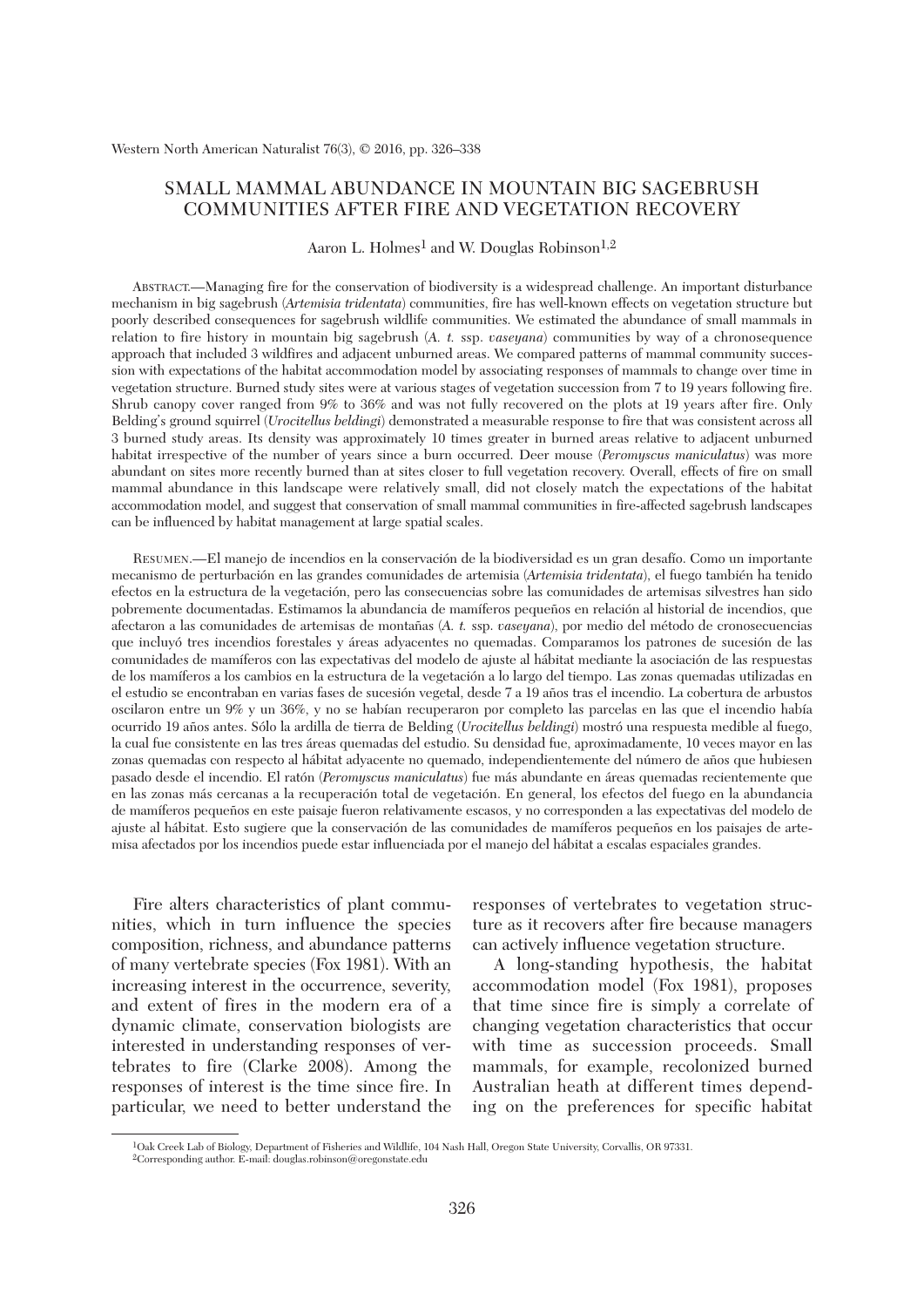structure by each species (Monamy and Fox 2000). Experimentally setting back the stage of vegetation succession in Australian coastal heath burned long ago attracted rodents that normally appear soon after fire (Monamy and Fox 2010). In the Brazilian Cerrado, mammal richness and diversity peaked within 2 years after fire then declined as late-seral species returned after sufficient time for vegetation recovery (Briani et al. 2004). Similar responses occurred in mammal communities of Mediterranean shrublands (Torre and Diaz 2004). Even across reptiles and birds, animal community succession maps onto changes in vegetation communities and provides general support for the habitat accommodation model of animal responses to burned ecosystems (Arthur et al. 2012, Nimmo et al. 2012, Watson et al. 2012).

 Many arid systems are particularly vulnerable to effects of fire because recovery can take decades or centuries depending on availability of moisture and other environmental factors. Within many arid ecosystems, small mammal abundance and diversity have been correlated with vegetation structure and complexity (Rosenzweig and Winakur 1969, Kerley 1992, Monamy and Fox 2000). In shrublands of western North America, the relative dominance of shrub over herbaceous vegetation and the occurrence of related vegetation heterogeneity has been suggested as a determining factor for small mammal abundance and diversity (Germano and Lawhead 1986). Shrub cover may be important as a source of refuge from predators and could influence population density for some species by reducing home range size through the addition of vertical structure provided by shrubs (Zou et al. 1989, Torre and Diaz 2004).

 Despite lasting influences of fire on vegetation structure in big sagebrush (*Artemisia tridentata*) communities, few empirical data exist to describe long-term dynamics of small mammal abundances as they relate to habitat succession after fire. Unlike Australian heath communities, experimental work involving manipulation of shrub cover in sagebrush communities has generally failed to demonstrate a clear relationship between shrub structure and small mammal abundance (Parmenter and MacMahon 1983, Zou et al. 1989, Borchgrevink et al. 2010). Conversion of lower-elevation sagebrush communities to exotic annual grasslands has reduced small mammal abundance and species richness (Ostoja 2009), yet this type of conversion is not just a loss of shrub cover and corresponding structural heterogeneity, but a fundamental shift in ecological state that likely affects availability of resources such as arthropods and seed banks.

 Small mammal populations in arid environments are highly variable, with variation driven partly by seasonal rainfall and seed production (Shenbrot et al. 2010, Thibault et al. 2010). A chronosequence approach that substitutes space for time can provide insight into how postfire habitat succession shapes small mammal communities (Fox 1990). A chronosequence should minimize variation due to climatic patterns that might otherwise overshadow more subtle effects related to habitat structure. Here we take advantage of multiple fires at various stages of recovery to investigate the longevity of fire effects on small mammals, while furthering our understanding of how vegetation structure correlates with abundance and how management of vegetation can influence conservation of small mammal communities.

 Our objectives were to (1) estimate abundance of small mammal species in mountain big sagebrush communities across a fire chronosequence and (2) quantify influence of fire on small mammal abundance in association with vegetation recovery after fire. We compared our results with the predicted outcomes of the habitat accommodation model (Fox 1981) and interpret the resulting patterns in the context of recommendations for conservation of small mammals in burned sagebrush landscapes.

### **METHODS**

### Study Area

 We quantified vegetation structure and small mammal abundances within mountain big sagebrush communities on Bald and Badger Mountains within the Sheldon National Wildlife Refuge (SNWR) in northwestern Great Basin, USA. The SNWR includes 232,694 ha, most of which occurs as a mosaic of low sagebrush (*Artemisia arbuscula*) and big sagebrush, with the higher elevations supporting mountain big sagebrush. Each of those mountains has expanses of unburned sagebrush and burned areas.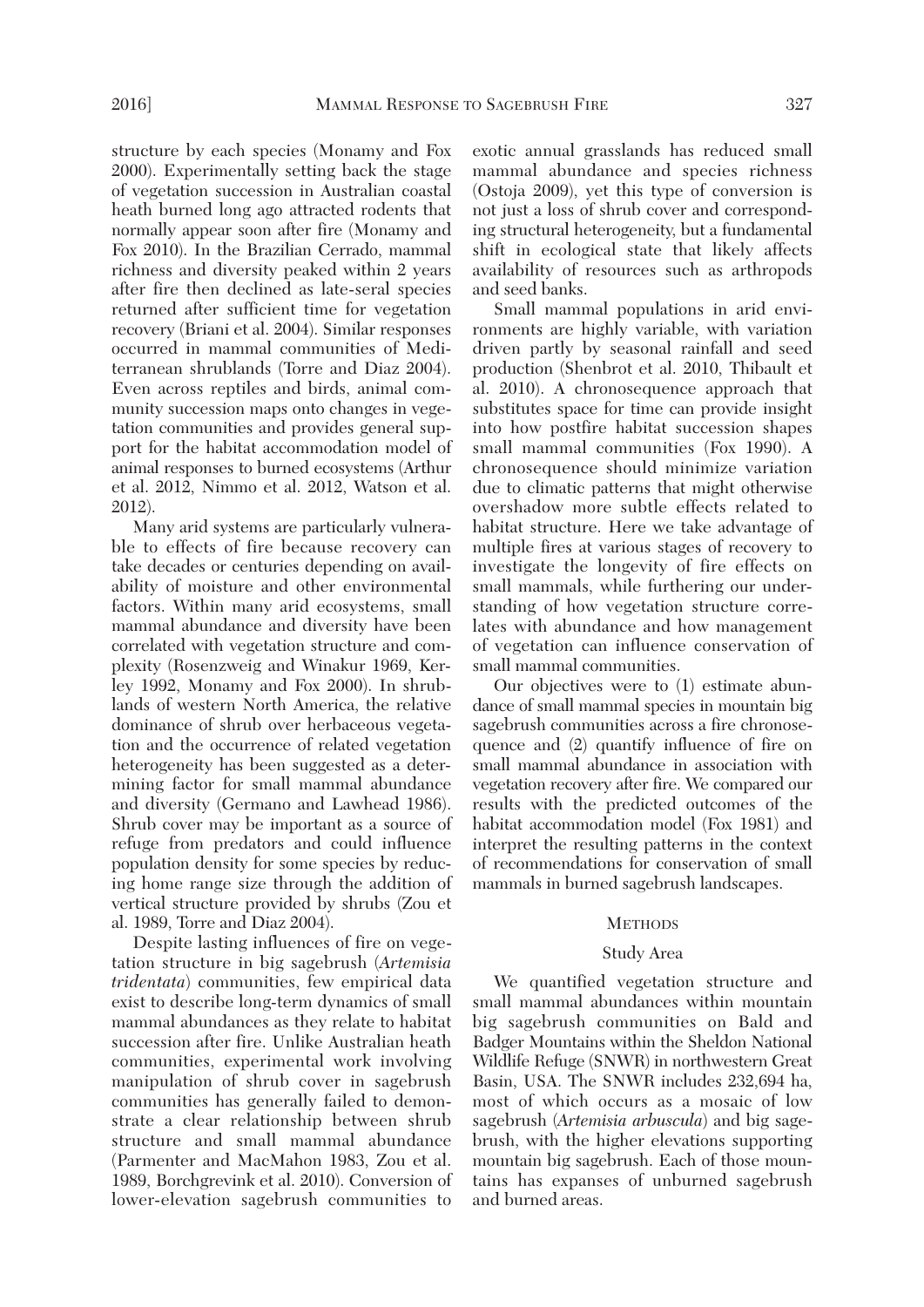The burned areas vary in size and age. Refuge records indicate aggressive control of natural fires, which were ignited from lightning strikes between June and September, from 1935 into the early 1980s. Most lightninginduced fires were restricted to small extents during this period because of effective suppression and a lack of fine fuels due to livestock grazing. Between 1984 and 2001, the area burned annually by wildland fires was variable, with few to no hectares burned in most years and large fires (>500 ha) in only several years. Excluding prescribed fires, the median size of the 27 fires that occurred during those years was 45 ha.

 To evaluate correlates of small mammal abundance in mountain big sagebrush habitats as a function of time since fire, we selected landscapes with similar elevation, slopes, and plant community composition that had experienced sufficiently large fires to include sites for estimating small mammal abundances. Landscapes that met these criteria included Bald Mountain and Badger Mountain. At Bald Mountain, a 915-ha fire burned in 1988 and was surrounded by similar vegetation communities that had not burned since at least the 1930s. Badger Mountain, approximately 32 km southeast of Bald Mountain, had 2 larger burns suitable for study: a 15,380-ha wildfire that occurred in 1999 and a 2792-ha wildfire that occurred in 1994.

 Within Bald and Badger Mountain landscape areas, we selected study sites using a geographic information system (GIS) that detailed habitat type and fire boundaries (1984–2001). Our goal was to select several  $600 \times 600$ -m (36-ha) study plots within each of these 2 landscapes. We generated 2 random numbers between 1 and 1000 that corresponded to the last 4 digits of a UTM coordinate. From this seed location we extended a 1000-m grid across the landscapes. The centers of these 1-km2 grid cells corresponded to centers of potential  $600 \times 600$ -m (36-ha) study plots. This approach ensured that plot boundaries would be no closer than 400 m to each other in the event that 2 adjacent plots were selected by chance. All potential plots were then evaluated to ensure that >70% of the area was either mountain big sagebrush or mountain big sagebrush–bitterbrush, with the remainder being inclusions of low sagebrush, small meadows, or mountain shrub communities with a sagebrush component. Twenty-four potential plots meeting this criterion were identified at Badger Mountain (7 in the 1994 burn, 8 in the unburned area, and 9 in the 1999 burn). From those, we randomly selected 3 plots in each of the 1994 and 1999 burns and the unburned area. At Bald Mountain, the 1988 burned area was large enough to accommodate 3 plots, so we used all 3 of those plots. We randomly selected 3 of the possible 10 plots in unburned sagebrush on Bald Mountain. The total number of plots selected was 15, with 6 at Bald Mountain and 9 at Badger Mountain. Average elevation ranged from 1875 to 1960 m for plots at Bald Mountain and from 1910 to 2075 m for plots at Badger Mountain.

# Mammal Abundance

 To estimate abundances of nocturnal small mammals we established 200-m diameter trapping webs following protocols outlined in Parmenter et al. (2003). Trapping webs consisted of 12 radial lines of 100 m each. Each line had 12 trap stations corresponding to 5, 10, 15, 20, 30, 40, 50, 60, 70, 80, 90, and 100 m from the center. Four additional traps were placed approximately 1 m from the center of the web for a total of 148 traps within a circular area of 3.14 ha in the middle of each 36 ha plot. In 2006 we placed webs in the center of each plot. In 2007, to reduce chances of trap shyness across years, we relocated webs at least 200 m away by randomly selecting one of the other eight  $200 \times 200$ -m sections within each 36-ha plot (Fig. 1). Thus, a total of 30 webs were run within the 15 plots over the 2 years of trapping.

We used small Sherman live traps (7.5  $\times$  $9.5 \times 25.5$  cm; H.B. Sherman, Tallahassee, FL), which we baited every evening with peanut butter and rolled oats and checked each morning between 05:30 and 08:00. Cotton batting was provided as nesting material and replaced following captures. Captured mammals were identified to species and weighed to the closest 0.5 g using a Pesola scale, or 0.1 g with a digital scale. Deer mice (*Peromyscus maniculatus*) were marked with a uniquely numbered tag (Monel #1, National Band and Tag Co., Lexington, KY) in one ear, with a nontoxic permanent ink on their other ear, and with a stripe down their backs. All other species were marked only with ink. Animals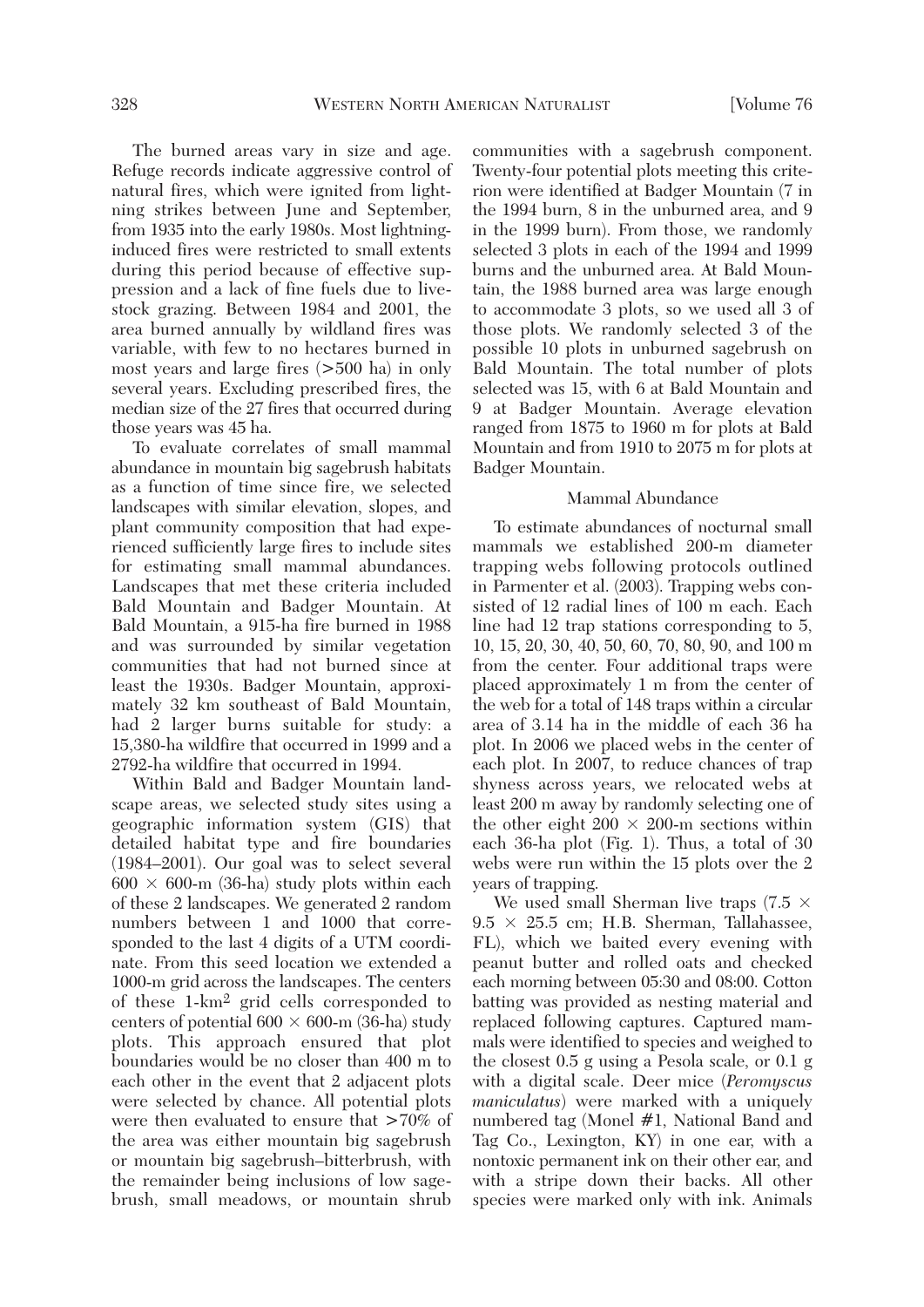

 Fig. 1. Small mammal sampling layout for a 36-ha plot. Dots represent live traps in trapping webs, dot-dash lines indicate walking transects for diurnal mammals, and solid lines represent 50-m vegetation transects (outside of trapping webs) and 100-m vegetation transects (inside of trapping webs). Each set of 2 vegetation transects is placed in one of the 9 subsampling areas, 2 of which also contain trapping webs.

were classified as juvenile or adult based on weight and reproductive condition. We left traps closed during the day and opened traps on each web for 5 consecutive nights. To minimize variation in trapping rates among webs due to weather and moon phase (Price et al. 1984), we ran webs simultaneously on each of the 5 treatments (one plot per treatment per week for 3 consecutive weeks in each year). We ran trapping webs between 10 June and 2 July in 2006, and again between 9 June and 27 June in 2007.

 To estimate abundances of diurnal small mammals we surveyed 4 parallel 600-m transects on each 36-ha plot. Transects ran north to south and were spaced 150 m apart from each other with 75 m between the outer transects and the sides of the plots (Fig. 1). We completed surveys between the hours of 07:00 and 10:00 during 29 May through 17 June in 2006, 2007, and 2008. We used a handheld GPS unit to follow the transect line and walked slowly while scanning continuously from side to side. To minimize any bias from seasonal trends in detection probability we rotated through the plots such that each mountain-by-burn history combination had one plot surveyed during the first 5 days, a second plot surveyed during the next 5 days, and the third plot surveyed in the final 5 days. We used a laser rangefinder with a  $7\times$  monocular (Leica LRF900) to estimate the perpendicular distance to each animal detected. In addition to species, we recorded how the detection was made (visual or aural) and group size when multiple animals were observed with one detection cue. All surveys were conducted by a single observer (ALH).

# Vegetation Sampling

 At each trapping web we measured vegetation along three 100-m transects (Fig. 1). We recorded the species, height, and intercept of each shrub canopy along transects (Canfield 1941). We excluded from cover estimates any discrete gaps in the shrub canopy that were >20 cm. Herbaceous vegetation and ground cover was measured every 5 m along these transects using a 0.2-m<sup>2</sup> frame (40  $\times$  50 cm). This approach is a modification of Daubenmire (1959) in several ways. First, cover is estimated on a continuous scale to the nearest whole percentage value rather than in cover classes, and second, cover estimates are made of total horizontal coverage when viewed from above as opposed to several discrete strata. Within each frame we estimated cover of bare ground, litter, cryptobiotic soil crust, annual grasses, perennial grasses, and forbs. We conducted all vegetation sampling associated with the trapping webs during July of the same year in which trapping occurred.

 To identify potential correlates of diurnal mammal abundance, we also measured vegetation within each of the additional seven 4-ha subsampling areas and averaged the subsamples to obtain plot-level estimates that corresponded spatially to the extent of the survey transects. We completed two 50-m vegetation transects within each of the other 7 subsampling areas. For these, the compass bearing of the first transect was randomly selected and began 20 m from the middle point of the 4-ha cell. The second transect was oriented perpendicular to the first and was centered 65 m away from the beginning of the first transect (Fig. 1). In total we completed 1300 m of line intercept sampling to measure shrub cover and sampled ground cover using 260 cover frames within each of the fifteen 36-ha plots. We conducted vegetation sampling at the 7 subsampling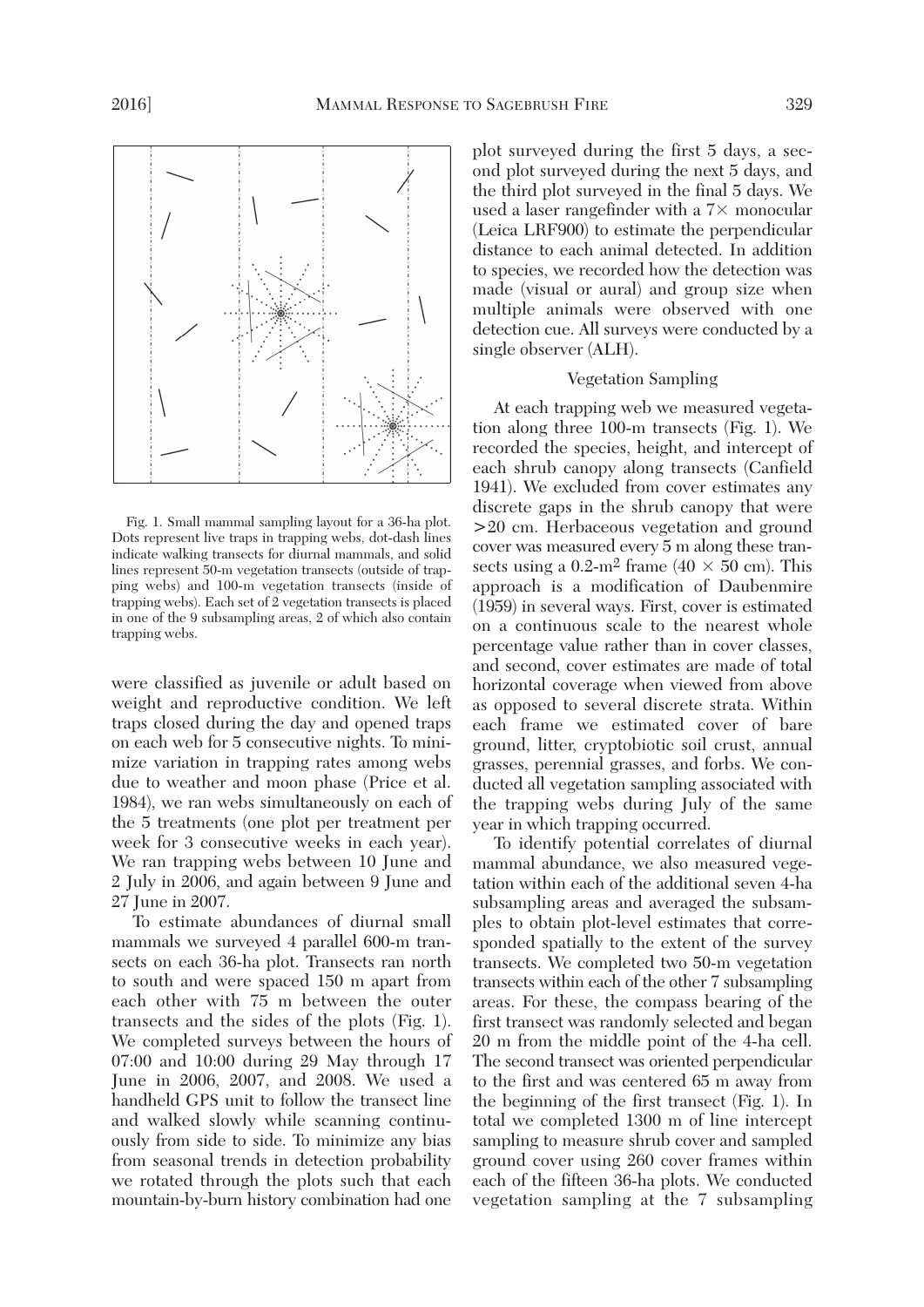points not associated with trapping webs during 2008. All vegetation sampling was conducted by 4 personnel.

## Statistical Analysis

 We used program DISTANCE to estimate density at trapping webs (excluding juveniles) for species with sufficient data (Thomas et al. 2010). We established distance intervals primarily by the midpoints between traps along the radial lines of the webs, although we grouped some traps into distance intervals to improve fit. We did not truncate data and only included new captures in analyses. Trapping webs, unlike traditional trapping grids, carry no assumption of population closure.

 To estimate densities of diurnal small mammals along our walking transects, we used program DISTANCE when sufficient data were available. However, data was fairly sparse even for the most abundant diurnal species. Since the same transects were surveyed in all 3 years, with approximately the same number of detections annually (suggesting no year effect), we combined all surveys for analyses. Resulting models thus ignored year and included a divisor in the density estimator to account for the repeat surveys. Truncation distances (*w*) for the transect data were selected based approximately at the point where detection probability dropped below 20% (Buckland et al. 2001).

 In all DISTANCE analyses, we used halfnormal, hazard rate, and negative exponential key functions to model both global and stratum-specific detection functions. One or more adjustment terms were also evaluated and included in models where they reduced AIC relative to models without adjustment terms. Half-normal key functions were paired with cosine adjustment terms, whereas the other key functions used simple polynomial adjustment terms. The key function with the lowest AIC was selected for a given model structure. To reduce potential bias in density estimates due to variation in detection probability associated with vegetation structure, or driven by year-to-year variation in demographic parameters, we also evaluated models with a global detection function that included one or more covariates (burn history, year, shrub cover), including detection cue type (visual or aural), for the diurnal surveys. Models with covariates were developed following guidelines from Marques et al. (2004, 2007) and were only estimated with the hazard rate and half-normal key functions. Model sets were ranked based on the lowest AIC scores, and density estimates were generated from the highest-ranked model for each species.

 Patterns of abundance were related to fire histories and vegetation structure using ANOVA and linear regression. Where ANOVA showed an effect of fire, we further explored the relationship with linear comparisons between burned and unburned portions of each mountain. To relate density estimates to habitat variables measured on the trapping webs and survey plots, we first looked for univariate correlations with habitat variables and then estimated one or more candidate models including correlates that were significant at  $P \leq 0.1$ . Final models accounted for design effects (multiple webs per plot and stratified random design) and included only terms that were significant within the model at *P* **≤** 0.05. We examined residual plots and formally tested their distribution (sktest and hettest: STATAcorp, College Station, Texas, USA) to ensure that assumptions of heteroscedasticity and normality were not violated.

 Differences in environmental variables that may be related to fire and postfire succession (shrub cover and height) were estimated using linear regression followed by pairwise linear comparisons between each burn and the adjacent unburned areas. We used data from the 9 vegetation subsampling plots within each of the fifteen 36-ha plots  $(n = 135)$  so variance was calculated using a 2-stage stratified random design.

# **RESULTS**

# Abundance of Small Mammals

 We captured 1398 individuals representing 8 species of nocturnal mammals during 22,200 trap nights (150 web nights). Of these individuals, 1031 were classified as adults or subadults of breeding age based on mass and/or breeding condition. Deer mice (*Peromyscus maniculatus*) were the most abundant  $(n = 598)$ adults), followed by Great Basin pocket mouse (*Perognathus parvus; n* = 281), sagebrush vole (*Lemmiscus curtatus; n* = 103), montane vole (*Microtus montanus; n* = 17), northern grasshopper mouse (*Onychomys leucogaster;*  $n = 16$ , vagrant shrew (*Sorex vagrans*;  $n = 7$ ),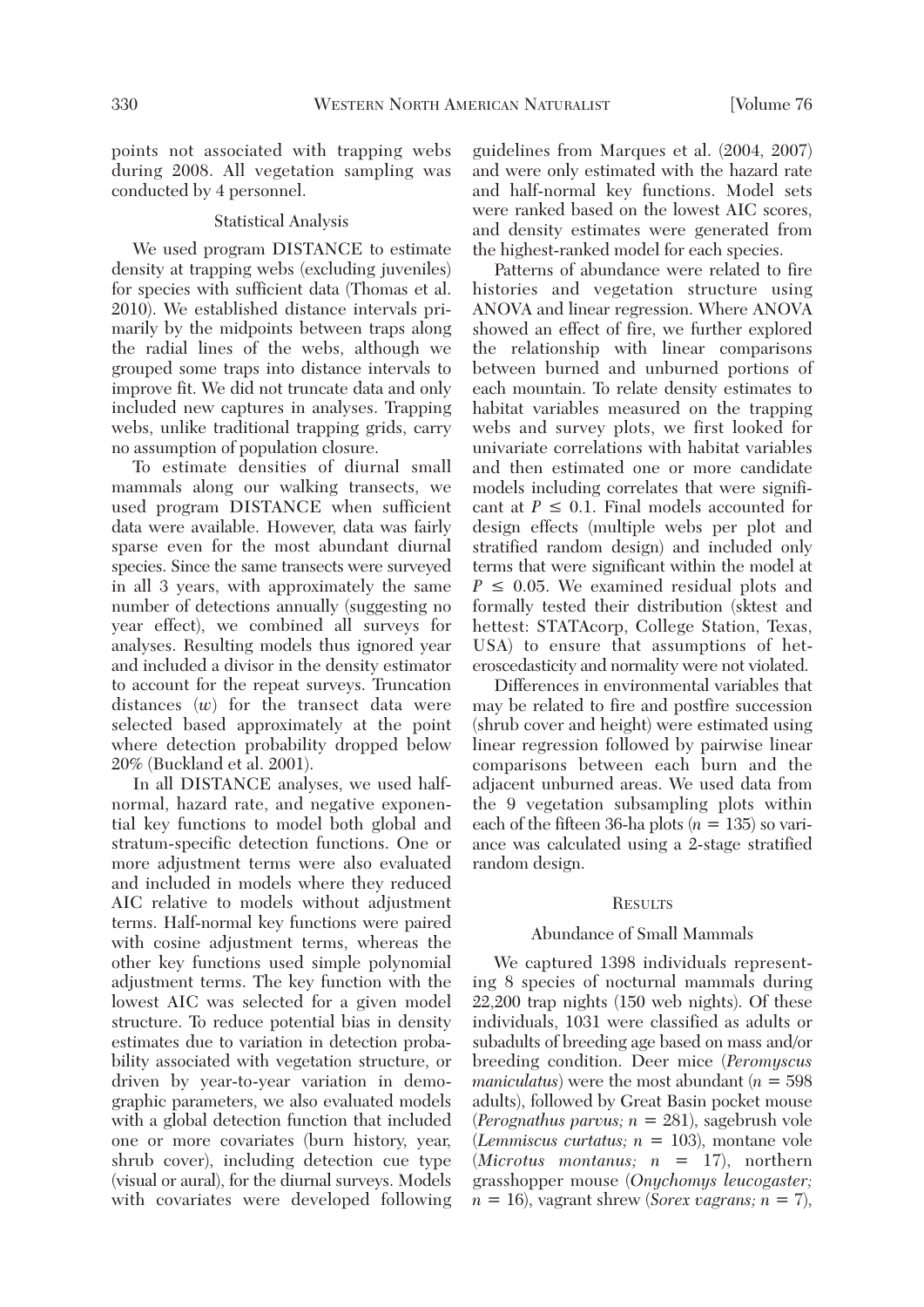TABLE 1. Density estimates (*D,* individuals ⋅ ha<sup>−</sup>1), including 95% confidence intervals and coefficients of variation for small mammals in fires of different vintage during 2 years of trapping (*Peromyscus, Perognathus,* and *Lemmiscus*) and transect counts (*Tamias* and *Urocitellus*) on Badger and Bald Mountains, Sheldon National Wildlife Refuge, Nevada.

|                        |          | Fire year | Year      | D    | $\%{\rm CV}$    | 95% CI   |       |
|------------------------|----------|-----------|-----------|------|-----------------|----------|-------|
| <b>Species</b>         | Mountain |           |           |      |                 | LL       | UL    |
| Peromyscus maniculatus | Badger   | 1999      | 2006      | 58.7 | 19              | 39.1     | 88.1  |
|                        |          |           | 2007      | 31.1 | 33              | 11.6     | 83.5  |
|                        | Badger   | 1994      | 2006      | 44.9 | 24              | 24.8     | 81.2  |
|                        |          |           | 2007      | 32.6 | 21              | 19.9     | 53.4  |
|                        | Bald     | 1988      | 2006      | 63.0 | 16              | 45.5     | 87.3  |
|                        |          |           | 2007      | 27.5 | 33              | 10.1     | 75.3  |
|                        | Badger   |           | 2006      | 32.6 | 28              | 15.2     | 69.8  |
|                        |          |           | 2007      | 16.7 | 32              | 6.4      | 43.5  |
|                        | Bald     |           | 2006      | 71.0 | 16              | $51.2\,$ | 98.3  |
|                        |          |           | 2007      | 55.0 | 50              | 9.4      | 320.7 |
| Perognathus parvus     | Badger   | 1999      | 2006      | 42.4 | 47              | 9.9      | 182.7 |
|                        |          |           | 2007      | 36.9 | 31              | 17.2     | 78.7  |
|                        | Badger   | 1994      | 2006      | 44.7 | 36              | 16.6     | 119.9 |
|                        |          |           | 2007      | 19.0 | 55              | 3.2      | 112.3 |
|                        | Bald     | 1988      | 2006      | 22.3 | 60              | 3.1      | 160.0 |
|                        |          |           | 2007      | 5.6  | 75              | 0.4      | 70.5  |
|                        | Badger   |           | 2006      | 46.9 | 57              | 7.1      | 307.0 |
|                        |          |           | 2007      | 38.0 | 39              | 12.6     | 114.7 |
|                        | Bald     |           | 2006      | 32.4 | 39              | 10.7     | 98.0  |
|                        |          |           | 2007      | 25.7 | 31              | 12.0     | 55.1  |
| Lemmiscus curtatus     | Badger   | 1999      | 2006      | 9.5  | 58              | 1.6      | 55.9  |
|                        |          |           | 2007      | 7.6  | 103             | 0.3      | 212.8 |
|                        | Badger   | 1994      | 2006      | 22.8 | 103             | 0.8      | 638.4 |
|                        |          |           | 2007      | 1.9  | 103             | 0.1      | 53.2  |
|                        | Bald     | 1988      | 2006      | 51.3 | $30\,$          | 27.0     | 97.5  |
|                        |          |           | 2007      | 30.4 | 56              | 5.5      | 167.5 |
|                        | Badger   |           | 2006      | 0.0  | $\qquad \qquad$ | 0.0      | 0.0   |
|                        |          |           | 2007      | 0.0  |                 | 0.0      | 0.0   |
|                        | Bald     |           | 2006      | 45.6 | 44              | 13.4     | 155.0 |
|                        |          |           | 2007      | 32.1 | 52              | 7.7      | 168.7 |
| Tamias minimus         | Badger   | 1999      | 2006-2008 | 0.21 | 56              | 0.04     | 1.12  |
|                        | Badger   | 1994      | 2006-2008 | 0.31 | 32.8            | $0.13\,$ | 0.72  |
|                        | Bald     | 1988      | 2006-2008 | 0.18 | 56              | 0.03     | 0.92  |
|                        | Badger   |           | 2006-2008 | 0.42 | 42              | 0.12     | 1.60  |
|                        | Bald     |           | 2006-2008 | 0.13 | 45              | 0.04     | 0.37  |
| Urocitellus beldingi   | Badger   | 1999      | 2006-2008 | 0.28 | 52              | 0.04     | 2.06  |
|                        | Badger   | 1994      | 2006-2008 | 0.30 | 34              | 0.09     | 1.00  |
|                        | Bald     | 1988      | 2006-2008 | 0.27 | 28              | 0.10     | 0.71  |
|                        | Badger   |           | 2006-2008 | 0.02 | 54              | 0.01     | 0.09  |
|                        | Bald     |           | 2006-2008 | 0.04 | 61              | 0.01     | 0.21  |

and one each of Ord's Kangaroo rat (*Dipodomys ordii*) and bushy-tailed woodrat (*Neotoma cinera*). Capture totals for each trapping web are provided in Supplementary Material 1.

 We estimated density using program DIS-TANCE for only the 3 most abundant of these species at the resolution of stratum by year (Table 1). The coefficients of variation for most estimates were too large to allow for meaningful investigation of differences. In no case was there support, based on AIC, for modeling separate detection functions by stratum (Supplementary Material 2). For all 3 species, the best model estimated detection probability using a negative exponential key function with 2 simple polynomial adjustment terms of the second and fourth order. This key function is seldom recommended for use in program DISTANCE (Thomas et al. 2010), primarily because it lacks a shoulder but also because of known biases if the true detection function is something other than negative exponential. In this study, with multiple traps placed near the web centers and closer trap spacing for the first 20 m of each web spoke, capture probability declined precipitously in the first 20 m,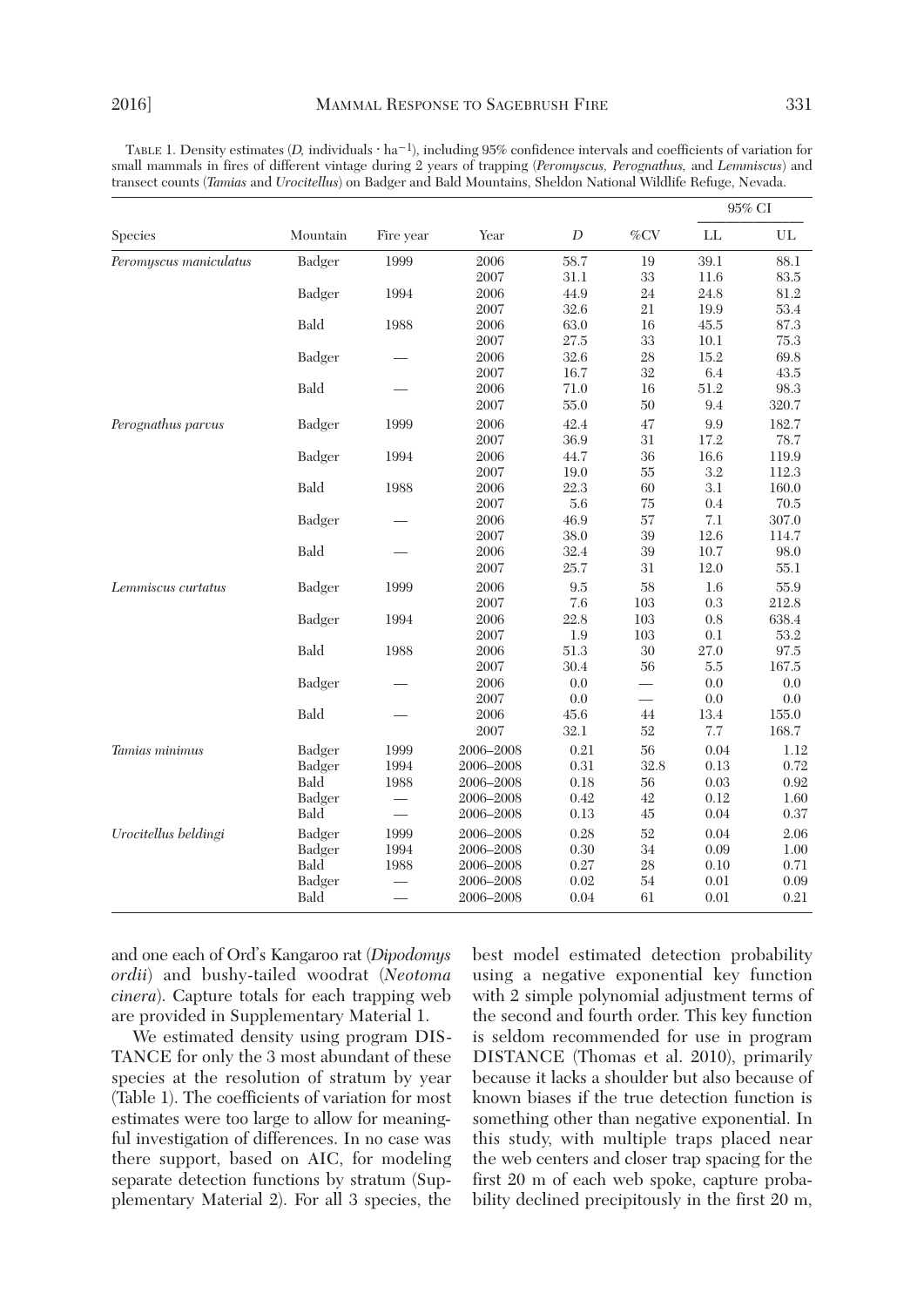| TABLE 2. Factors affecting small mammal densities in mountain big sagebrush habitats on Bald and Badger Mountains,          |
|-----------------------------------------------------------------------------------------------------------------------------|
| Sheldon National Wildlife Refuge, Nevada. ANOVA was conducted only for species captured on greater than half of the         |
| trapping webs in 2006 and 2007 (nocturnal, $n = 30$ webs), or detected on greater than half of the transect survey plots in |
| 2006–2008 (diurnal, $n = 15$ plots).                                                                                        |

| Species                | Model terms     | $\mathrm{R}^2$ adj | $\boldsymbol{F}$ | $\boldsymbol{P}$ |
|------------------------|-----------------|--------------------|------------------|------------------|
| Peromyscus maniculatus | Model<br>0.41   |                    | 4.39             | 0.0043           |
|                        | Mountain        |                    | 9.58             | 0.0051           |
|                        | Burn            |                    | 0.00             | 0.9753           |
|                        | Year            |                    | 10.23            | 0.0040           |
|                        | Mountain * Burn |                    | 6.68             | 0.0166           |
|                        | Year * Burn     |                    | 0.63             | 0.4369           |
|                        | Mountain * Year |                    | 0.46             | 0.5064           |
| Perognathus parvus     | Model<br>0.07   |                    | 1.38             | 0.2633           |
|                        | Mountain        |                    | 4.24             | 0.0510           |
|                        | Burn            |                    | 1.63             | 0.2151           |
|                        | Year            |                    | 1.98             | 0.1731           |
|                        | Mountain * Burn |                    | 0.24             | 0.6286           |
|                        | Year * Burn     |                    | 0.23             | 0.6349           |
|                        | Mountain * Year |                    | 0.00             | 0.9851           |
| Lemmiscus curtatus     | Model           | 0.38               | 3.98             | 0.0071           |
|                        | Mountain        |                    | 21.03            | 0.0001           |
|                        | Burn            |                    | 0.45             | 0.5079           |
|                        | Year            |                    | 1.85             | 0.1873           |
|                        | Mountain * Burn |                    | 0.45             | 0.5080           |
|                        | Year * Burn     |                    | 0.55             | 0.4660           |
|                        | Mountain * Year |                    | 0.38             | 0.5428           |
| Tamias minimus         | Model           | 0.14               | 1.73             | 0.2185           |
|                        | Mountain        |                    | 4.11             | 0.0675           |
|                        | Burn            |                    | 0.41             | 0.5370           |
|                        | Mountain * Burn |                    | 1.41             | 0.2607           |
| Urocitellus beldingi   | Model           | 0.37               | 3.72             | 0.0455           |
|                        | Mountain        |                    | 0.00             | 0.9750           |
|                        | Burn            |                    | 10.20            | 0.0086           |
|                        | Mountain * Burn |                    | 0.09             | 0.7732           |

resulting in no shoulder in the detection function, which is represented best by the negative exponential. The selected function was qualitatively similar for all 3 species and was characterized by a rapid decline of capture probability from the center of the web until about 25 m before it stabilized and appeared constant at greater distances.

 Deer mouse was ubiquitous, occurring on all 30 trapping webs. Estimated deer mouse densities ranged among burn histories and mountains from a low of about 17 individuals per hectare to a high of 63 individuals per hectare (Table 1). Densities were greater in 2006 than in 2007 (Table 1) and there was a significant Burn\*Mountain interaction (Table 2). Further exploration of that interaction revealed higher densities in burned areas than in unburned areas for the more recent fires on Badger Mountain, but not for Bald Mountain. Great Basin pocket mouse was nearly ubiquitous, occurring on 28 of 30 trapping webs with densities ranging from 5.7 to 46.9 individuals per hectare (Table 1). Densities did not differ between burned and unburned portions of the mountains, or by year, but tended to be higher on Badger Mountain than on Bald Mountain. Sagebrush voles were more abundant on Bald Mountain (11 of the 12 trapping webs) than on Badger Mountain (5 of the 18 webs). Estimated densities for burn history and mountain stratum ranged from 0 to 51.3 individuals per hectare; there was no significant effect of fire or year. Northern grasshopper mouse was captured rarely, and only on Badger Mountain (6 of 18 webs), whereas montane vole was captured on 4 of 12 webs at Bald Mountain and only on 1 of 18 webs at Badger Mountain.

 Diurnal surveys totaling 108 km of walking transects resulted in 380 detections of 6 species. The most numerous was Belding's ground squirrel (*Urocitellus beldingi*) with 203 detections, followed by least chipmunk (*Tamias minimus; n* = 89), Townsend's ground squirrel (*Urocitellus townsendii; n* = 35),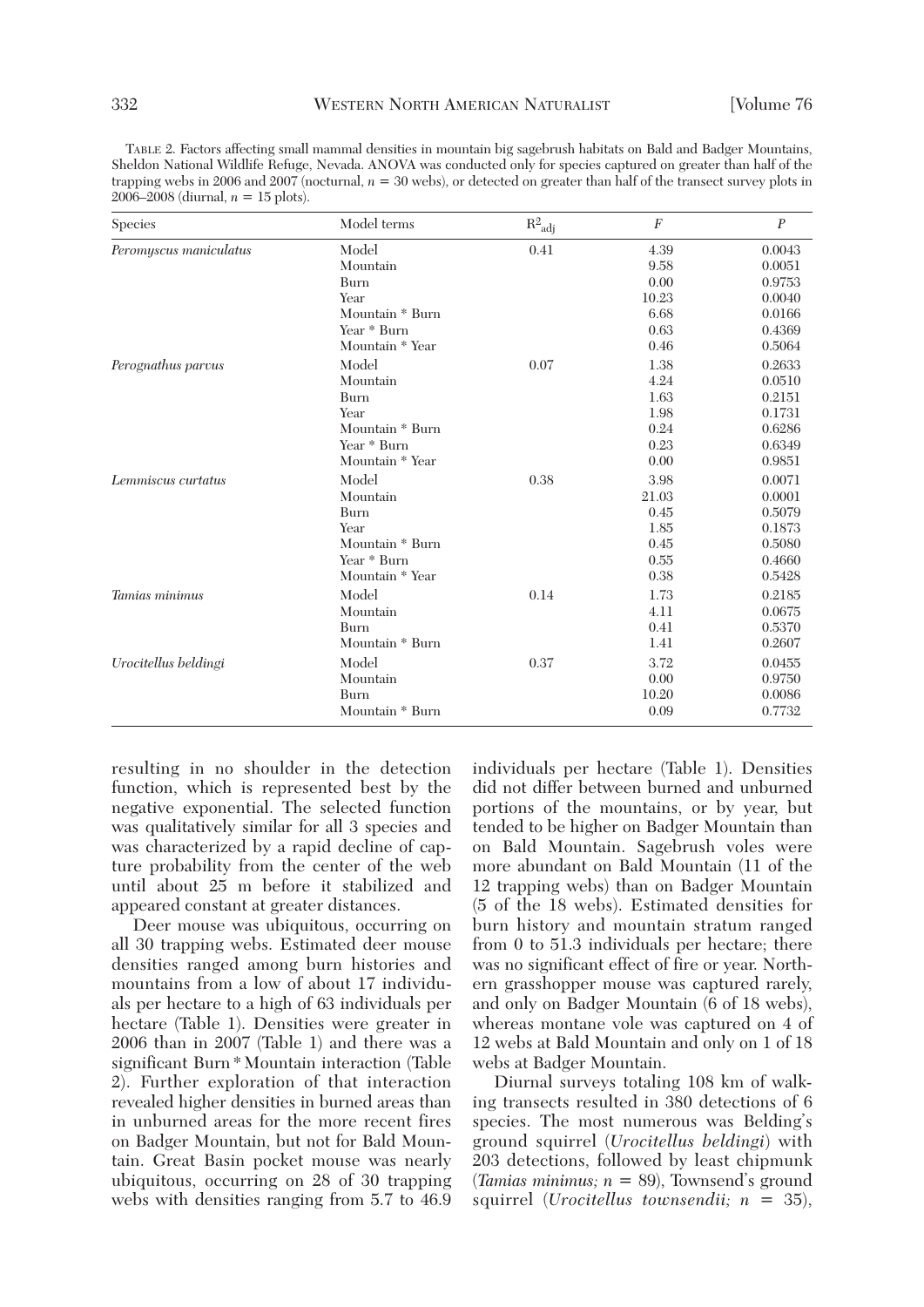yellow-bellied marmot (*Marmota flaviventris; n* = 25), golden-mantled ground squirrel (*Callospermophilus lateralis; n* = 25), and cottontail rabbits (*Sylvilagus nuttallii; n* = 10). Detection summaries are provided in Supplementary Material 3. Additional species of small and medium-sized mammals observed on the plots but not during surveys included shorttailed weasel (*Mustela erminea*), long-tailed weasel (*Mustela frenata*), American badger (*Taxidea taxus*), and black-tailed jackrabbit (*Lepus californicus*). We developed density models in program DISTANCE only for the 2 most abundant species due to insufficient observations for the others. For both species, the best model used a hazard rate key function and included a covariate for detection type (call or visual; Supplementary Material 2). Detection probabilities remained very high for aural detections out the to the truncation points (80 m for Belding's ground squirrel, 35 m for least chipmunk) but declined rapidly with distance from the observer for visual detections.

 Estimated densities of least chipmunk varied from 0.13 to 0.42 individuals per hectare among strata, and there were no significant differences associated with burn history or mountain (Tables 1, 2). Belding's ground squirrel was patchily distributed. Densities were extremely low in unburned portions of both mountains (0.02–0.04 per ha), and greater in all 3 burned strata (0.27 to 0.30 per ha; Table 1). There was a strong effect of burn history, with no significant interaction with mountain (Table 2).

 Townsend's ground squirrel was detected on all 3 of the plots that had burned in 1994, 2 of the 3 plots burned in 1999, and one of the plots burned in 1988, but it was not detected on the unburned plots of either mountain. Golden-mantled ground squirrel (detected on 9 of 15 plots) and yellow-bellied marmot (detected on 7 of 15 plots) showed no pattern in relation to burn history, with detections of both generally occurring on rocky outcrops. Rock cover was a significant predictor of marmot abundance (detections =  $-0.29 + 0.22$  \* rock cover,  $P = 0.027$ ,  $R^2 = 0.32$ ), but not for the golden-mantled ground squirrel. Cottontails were detected on 2 of 3 unburned plots on each mountain, but only on a single plot in the 1994 burn and a single plot in the 1988 burn.

 For the 2 species that showed significant effects of fire (deer mouse and Belding's ground squirrel) we conducted additional regression analyses and linear comparisons. The deer mouse was more abundant in the unburned habitat than in the 1994 burn at Badger Mountain by 14.2 animals per ha (95% CI: −1.7 to 30, *P* = 0.075), and the 1999 burn by 20.3 per ha (95% CI: 4.9 to 35.7,  $P = 0.015$ . Its estimated abundance was also greater in the 1994 burn than in the 1999 burn by 6.1 animals per ha, although this difference was not statistically significant (95% CI: −14.08 to 26.39,  $P = 0.51$ . There was no relationship with fire for the deer mouse at Bald Mountain.

 Belding's ground squirrel was more consistent in patterns of abundance in relation to fire history. It was significantly more abundant at plots within the 1988 burn than on adjacent unburned plots of Bald Mountain (by 0.22 per ha; 95% CI: 0.05 to 0.40, *P* = 0.018). At Badger Mountain they occurred at greater densities in both the 1994 burn (by 0.28 per ha; 95% CI: 0.06 to 0.50, *P* = 0.017) and 1999 burns (by 0.26 per ha; 95% CI: 0.07 to 0.59;  $P = 0.108$ . The 2 burns on Badger Mountain did not differ in estimated ground squirrel abundance (estimated difference of 0.02 per ha; 95% CI: −0.37 to 0.42, *P* = 0.902).

### Habitat Variables

 Shrub cover, big sagebrush cover, and average shrub height differed among mountains and burn histories, but other variables did not show clear-cut patterns related to fire (Table 3). Even after approximately 20 years of recovery at Bald Mountain, percent cover of shrubs was greater on the unburned study sites (mean difference in percent cover  $[\bar{x}] = 9$  percentage points [pp], 95% CI: 0.04 to 17.9, *P* = 0.049). Cover of big sagebrush was not significantly greater  $(\bar{x} = 1.2 \text{ pp}, 95\% \text{ CI: } -9.03 \text{ to } 11.56,$  $P = 0.79$ , but the average height of big sagebrush shrubs was 11.5 cm taller outside of the fire perimeter (95% CI: 5.32 to 17.64, *P* = 0.002). At Badger Mountain, the unburned study areas had greater percent shrub cover than the 1994 burn ( $\bar{x}$  = 15.3 pp, 95% CI: 9.3 to 21.3, *P* < 0.001) as well as the 1999 burn  $(\bar{x} = 24.2 \text{ pp}, 95\% \text{ CI: } 12.4 \text{ to } 36.0, P =$ 0.001). The same pattern held true for big sagebrush cover where the unburned study sites had greater cover than the 1994 burn  $(\bar{x} = 5.4 \text{ pp}, 95\% \text{ CI: } 0.9 \text{ to } 9.9, P = 0.024)$ and the 1999 burn ( $\bar{x}$  = 12.4 pp, 95% CI: 7.9 to 16.9, *P* < 0.001). In addition, the 1994 burn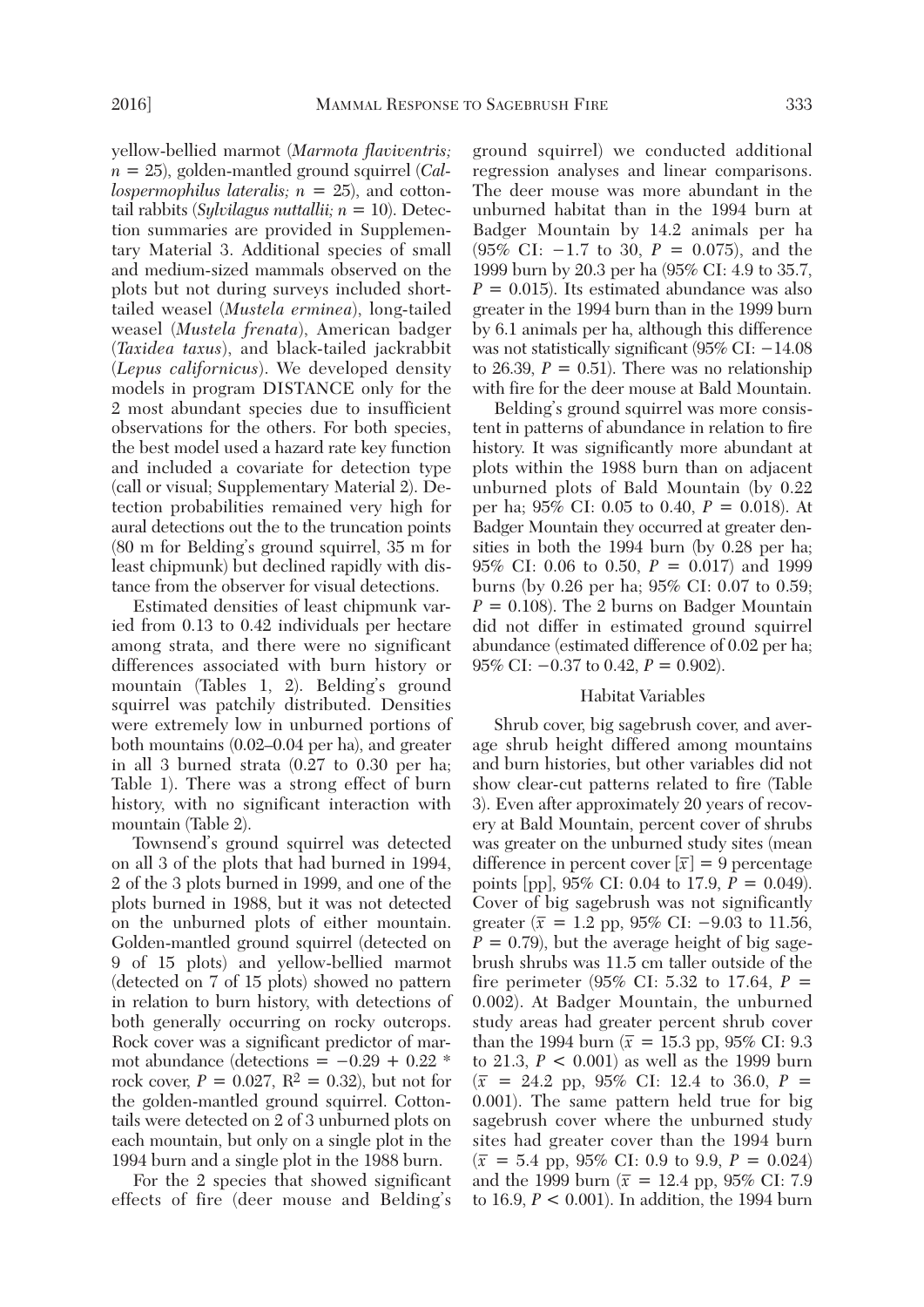TABLE 3. Mean vegetation and ground cover measurements (SE) for each mountain and burn history. Estimates are derived from a stratified sampling design with 9 subsampling locations within each of three 36-ha plots for each of the 5 strata.

| Cover                     | Badger Mountain |           |           | <b>Bald Mountain</b> |           |
|---------------------------|-----------------|-----------|-----------|----------------------|-----------|
|                           | 1999            | 1994      | Unburned  | 1988                 | Unburned  |
| Shrub cover $(\%)$        | 9.0(1.0)        | 13.9(0.8) | 29.2(2.5) | 27.0(0.9)            | 36.0(3.9) |
| Artemisia tridentata (%)  | 1.1(0.2)        | 8.1(0.2)  | 13.5(2.0) | 13.0(4.0)            | 14.2(2.3) |
| A. tridentata height (cm) | 32.2(3.3)       | 49.2(3.9) | 56.5(4.1) | 59.7(1.6)            | 71.1(2.2) |
| Bunchgrass cover $(\%)$   | 13.4(1.4)       | 15.1(1.7) | 12.4(1.0) | 23.5(2.8)            | 20.6(1.2) |
| Poa sandbergii (%)        | 3.0(0.6)        | 2.1(0.1)  | 5.5(5.5)  | 3.7(1.2)             | 2.9(0.9)  |
| Bromus tectorum $(\%)$    | 8.1(3.5)        | 1.5(0.5)  | 3.2(1.0)  | 2.2(1.2)             | 3.4(1.4)  |
| Forb $(\%)$               | 10.9(0.9)       | 3.4(0.5)  | 5.6(1.9)  | 9.8(1.1)             | 9.4(2.3)  |
| Bare ground $(\%)$        | 41.1(5.6)       | 53.0(3.3) | 35.8(3.8) | 35.6(0.4)            | 29.0(2.6) |
| Rock $(\% )$              | 12.1(4.7)       | 9.0(4.2)  | 8.9(0.5)  | 3.4(0.9)             | 4.0(0.5)  |
| Litter $(\% )$            | 11.3(1.0)       | 15.5(1.3) | 26.9(1.9) | 21.6(0.9)            | 29.2(1.9) |

had higher percent sagebrush cover than the 1999 burn ( $\bar{x}$  = 7.0 pp, 95% CI: 6.3 to 7.6, *P* < 0.001). Average sagebrush height was not significantly greater in the unburned sites than the 1994 burn (mean difference in height  $= 7.3$  cm, 95% CI:  $-5.3$  to 19.9,  $P = 0.228$ ), but was greater relative to the 1999 burn (mean difference in height  $= 24.2$  cm, 95% CI: 12.4 to 36.0,  $P = 0.001$ ). Sagebrush height was on average 17.0 cm (95% CI: 5.6 to 28.3, *P* = 0.007) greater in the 1994 fire area than in the 1999 burn.

 Litter cover followed a similar pattern to shrub cover but was not analyzed further because it was highly correlated with shrub cover across all study areas  $(r = 0.96)$  since most litter was located under shrubs. Percent cover of grasses and forbs on study plots was not related to burn history, although bunchgrass cover tended to be higher at Bald Mountain than at Badger Mountain, and Badger Mountain was rockier than Bald Mountain, reflecting differences in soils and overall productivity.

# Habitat Correlates and Predictive Models

 Univariate correlations between density estimates and habitat variables for Belding's ground squirrel included a positive relationship with bare ground and bunchgrass cover and a negative correlation with shrub cover. The final linear regression model was  $D = 0.152$  − 0.012\*shrub cover + 0.185\*bunchgrass cover  $(R^2 = 0.46, F_{2,9} = 12.49, P = 0.0025)$ . Univariate correlations between least chipmunk density and habitat variables included a positive correlation with rock cover and negative correlations with bunchgrass and forb cover. The final model, which did not include bunchgrass cover due to covariation with rock cover, was D = 0.283 + 0.0190\*rock cover − 0.022\*forb cover (R<sup>2</sup> = 0.53,  $F_{2,9}$  = 15.84,  $P = 0.0011$ ).

 There were no significant habitat correlates with deer mouse density, even after controlling statistically for the strong year effect revealed through ANOVA. Great Basin pocket mouse density was weakly and negatively correlated with bunchgrass cover and positively correlated with rock cover. The linear regression model estimated for pocket mouse density at trapping webs was  $D = 21.0 + 1.29*$  rock cover  $(R^2 = 0.23, F_{1,10} = 9.42, P = 0.0119)$ . Sagebrush vole density was weakly and positively correlated with total shrub and bunchgrass cover, as well as the average height of big sagebrush, but only sagebrush height was included in the final model (D =  $-24.71 + 0.76$ \* mean sagebrush height;  $R^2 = 0.17$ ,  $F_{1,10} = 5.17$ ,  $P = 0.0463$ .

#### **DISCUSSION**

 Fire regimes in most sagebrush ecosystems are believed to have changed during the past century because of invasion of exotic plant species, shifts in land-use practices altering composition and configuration of habitats, and fire suppression (D'Antonio and Vitousek 1992, Miller et al. 2011). Prior to the introduction of livestock in the late 1800s, spatial and temporal variation in recurrent fires likely resulted in a mosaic of sagebrush communities in different stages of community succession (Young et al. 1979). Even during protracted periods without fire, mature stands of sagebrush likely varied in vegetation structure as a result of climatic patterns and insect outbreaks (Baker 2011). Historical fire regimes in big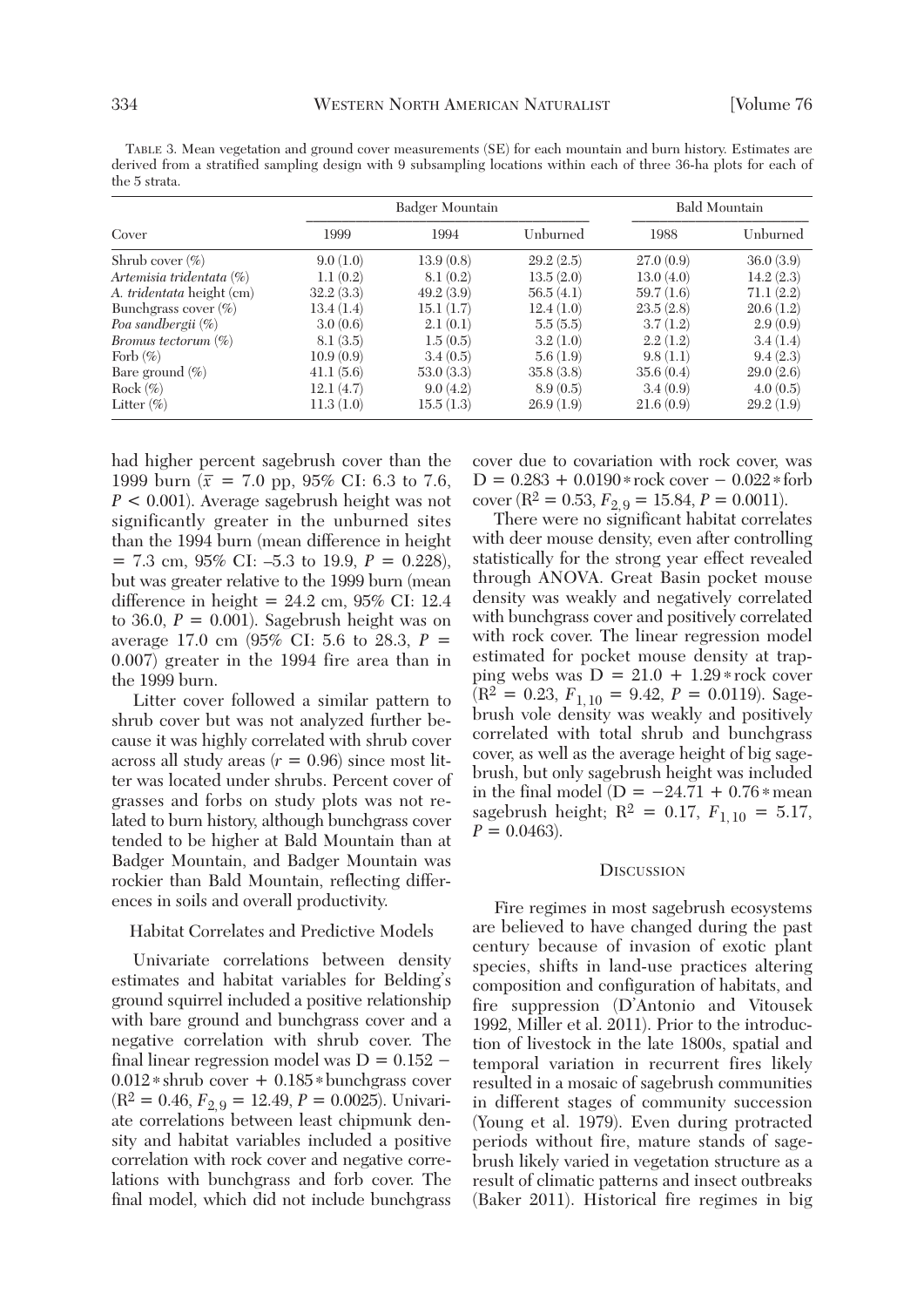sagebrush communities have been altered with either an increased frequency related to invasions of exotic grasses, primarily at lower elevations and in communities dominated by Wyoming big sagebrush (*Artemisia tridentata wyomingensis;* Peters and Bunting 1994, Whisenant 1990), or lengthened fire-return intervals resulting from a number of factors, notably livestock grazing and active fire suppression (Miller and Rose 1999, Miller and Wigand 1994). This reduction of fire, which has occurred primarily in mid- and high-elevation mountain big sagebrush (*Artemisia tridentata* ssp. *vaseyana*) communities, has led to increases in the density of pinyon and juniper woodlands in portions of the North American Great Basin (Miller and Tausch 2001). Our study area is at the edge of the range of western juniper and has not transitioned towards juniper woodland communities, but the mechanisms, primarily livestock grazing and active suppression, have likely contributed to reduced fire frequency relative to the historic average. Growing concern about woodland expansion has catalyzed efforts to reintroduce fire or to use fire surrogate management activities in mountain big sagebrush ecosystems, elevating the importance of understanding wildlife responses to fire and habitat dynamics after fire.

 In the 2 landscapes we studied, vegetation showed clear and expected changes after fire. Shrub cover and average shrub height was lowest on sites burned most recently and highest in the unburned study sites. All 3 burns investigated appeared to be on a similar trajectory of canopy recovery, with ratios of shrub cover between burned and unburned areas progressing in a linear fashion with time since fire from 0.3 (approximately 7 years postfire), to 0.48 (approximately 13 years postfire) to 0.75 (approximately 19 years postfire). If this linear relationship is extrapolated, it suggests that shrub canopies would recover after approximately 25 years, which is within the range of recovery periods documented elsewhere for mountain big sagebrush (Harniss and Murray 1973, Nelle et al. 2000, Lesica et al. 2007, Ziegenhagen and Miller 2009). Other habitat variables such as bunchgrass and forb cover did not vary as a function of burn history.

 Only Belding's ground squirrel demonstrated consistent long-term differences in abundance in relation to wildfire. It was approximately 10 times more abundant on burned plots than unburned plots regardless of the number of years since burning. Deer mice showed a variable response with increased densities occurring on the more recent burns on Badger Mountain relative to adjacent unburned areas, but not at the older burn on Bald Mountain. Densities of sagebrush vole, great basin pocket mouse, and least chipmunk varied independently of fire history, but were weakly correlated with habitat variables measured at the scale of the study plots. These findings suggest that, at least in relatively intact high-elevation sagebrush steppe communities where shrub recruitment facilitates rapid canopy development, the effects of fire on most species of small mammals are not long lived. Variation in shrub recovery rates related to shrub recruitment in the years immediately following a fire or, in cases where initial recruitment fails, related to fire size and distance from edge may influence the longevity of effects on Belding's ground squirrel and sagebrush vole—the 2 species whose abundances were correlated with shrub canopy variables.

 The relatively weak correlations between habitat variables and density estimates found in our study may reflect weak responses of mammals to habitat changes after fire or could also be influenced by the scales at which we made our measurements. Most of the small mammal species we studied experience population fluctuations sufficiently large across time and space to mask all but the strongest and most extensive effects of habitat change. Although the 36-ha study plots were large compared to typical home ranges of the small mammals we studied, they may have been too small to detect moderate to weak effects of changes in habitat structure. In addition, by averaging habitat measurements across subsampling areas, the within-plot heterogeneity in both habitat features and mammal use was ignored. Because habitat measurements were not directly linked at a spatial scale relevant to individual trapping sites, we cannot further evaluate how habitat heterogeneity at very small spatial scales may influence small mammals. Nonetheless, the scale of study is appropriate from a management perspective because conservation of small mammal habitat is typically conducted by habitat management across larger extents of sagebrush landscapes.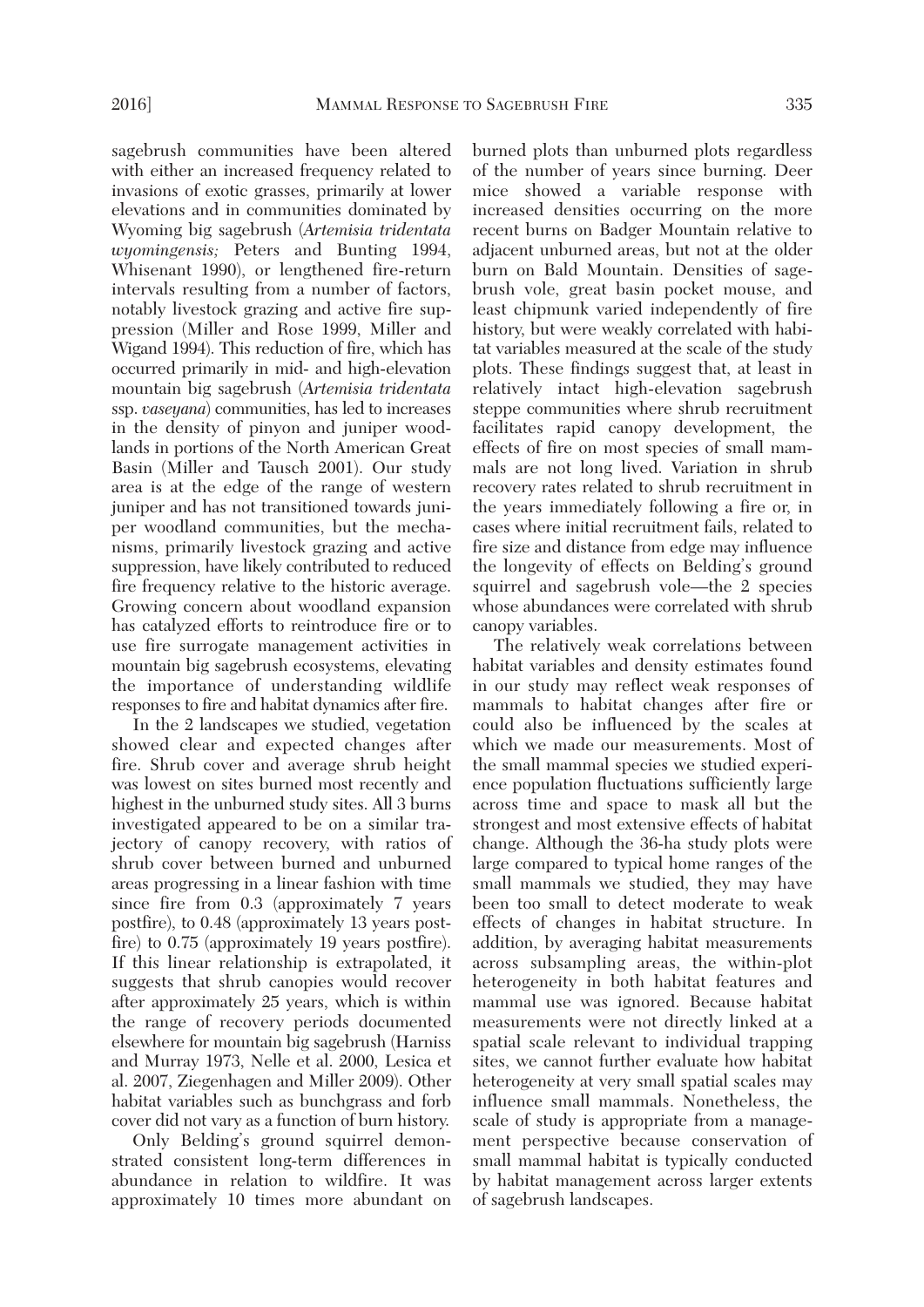We found weak effects overall in responses of abundance to time since fire, and we found community responses that provided only a moderate fit with expectations of the habitat accommodation model of mammal community succession. Most species were found in all plots regardless of time since fire. Only Belding's ground-squirrel was commonest primarily in the younger burns. Deer mice are often an early colonizer after disturbance, so we expected them to appear and be most numerous in the younger burned sites. We found that deer mice were more abundant on plots that had burned between 6 and 14 years prior than in the older burn (18–19 years) and nearby communities outside those burn boundaries. Yet, deer mouse densities were not correlated with shrub cover, which is expected to be the primary habitat driver of abundance under the habitat accommodation model (Monamy and Fox 2000, 2010). Most other research in sagebrush communities also failed to find effects of shrub removal on deer mouse abundance, or correlations with shrub cover (Parmenter and MacMahon 1983, Zou et al. 1989, Borchgrevink et al. 2010). Olson et al. (2003) used a chronosequence approach similar to ours by examining paired burned and unburned plots in Wyoming big sagebrush shrublands that had burned at various times and as much as 12 years prior to study. They found that deer mice occurred in greater numbers at burned sites than unburned sites, especially in the early years after a fire. McGee (1982) found no effects of either spring or fall burns on deer mice in mountain big sagebrush. In our study, it is possible that we missed the initial early spike in abundance of deer mice soon after a fire because our youngest burn was already 7 years old. Research in other habitats has established that deer mice can rapidly colonize and take advantage of the increased grass and forb seed production provided in some postfire vegetation communities (Tevis 1956, Stout et al. 1971, McGee 1982).

 The chronosequence approach carries with it several key assumptions that are seldom evaluated, and as such it has been criticized as a means of understanding long-term patterns of succession (Johnson and Miyanishi 2008). Most importantly, the approach requires that biotic and abiotic conditions have been similar over the time span of the successional stage being investigated and, in this case, that inherent site differences did not influence the probability of fire. Rocky areas, for example, with low fuel loadings and poor horizontal connectivity of fuels can inhibit the spread of fire. In our case, bare ground and rock cover were similar between burned and unburned portions of the different mountains and study areas, suggesting that boundaries were not determined by preexisting environmental differences. In addition, fires we studied were actively suppressed, and boundaries between burned and unburned areas included lines of suppression. In the absence of suppression, we expect the adjoining unburned areas would have burned as well. Walker et al. (2010) examined potential limitations and pitfalls of using chronosequence approaches and concluded that when there are demonstrable linkages between stages (i.e., when successional trajectories are predictable) that the approach is useful in studies dealing with temporal change across time frames of <100 years. Our data on shrub cover among strata indicate the presence of a more or less linear relationship among sites in terms of secondary vegetation succession, suggesting that the approach is reasonable for this data set.

 The degree to which our results can be generalized to other sagebrush landscapes depends on characteristics of vegetation recovery trajectories. Recovery rates of shrub canopy cover are related to recruitment in the initial years following a fire (Baker 2011), which suggests that our results may not appropriately extend to fires that are on different recovery trajectories due to poor initial recruitment. Nevertheless, we hypothesize that, as long as fires are not excessive in severity or extent, the small mammal communities in mountain big sagebrush communities are resilient to the effects of fire, such that their conservation will largely be determined by managing the severity and extent of fires. Additional research on demographic parameters such as reproductive success and survival would promote better understanding of the influence of disturbance and succession on sagebrush small mammal communities.

## SUPPLEMENTARY MATERIAL

 Three online-only supplementary files accompany this article (scholarsarchive.byu.edu/ wnan/vol76/iss3/8).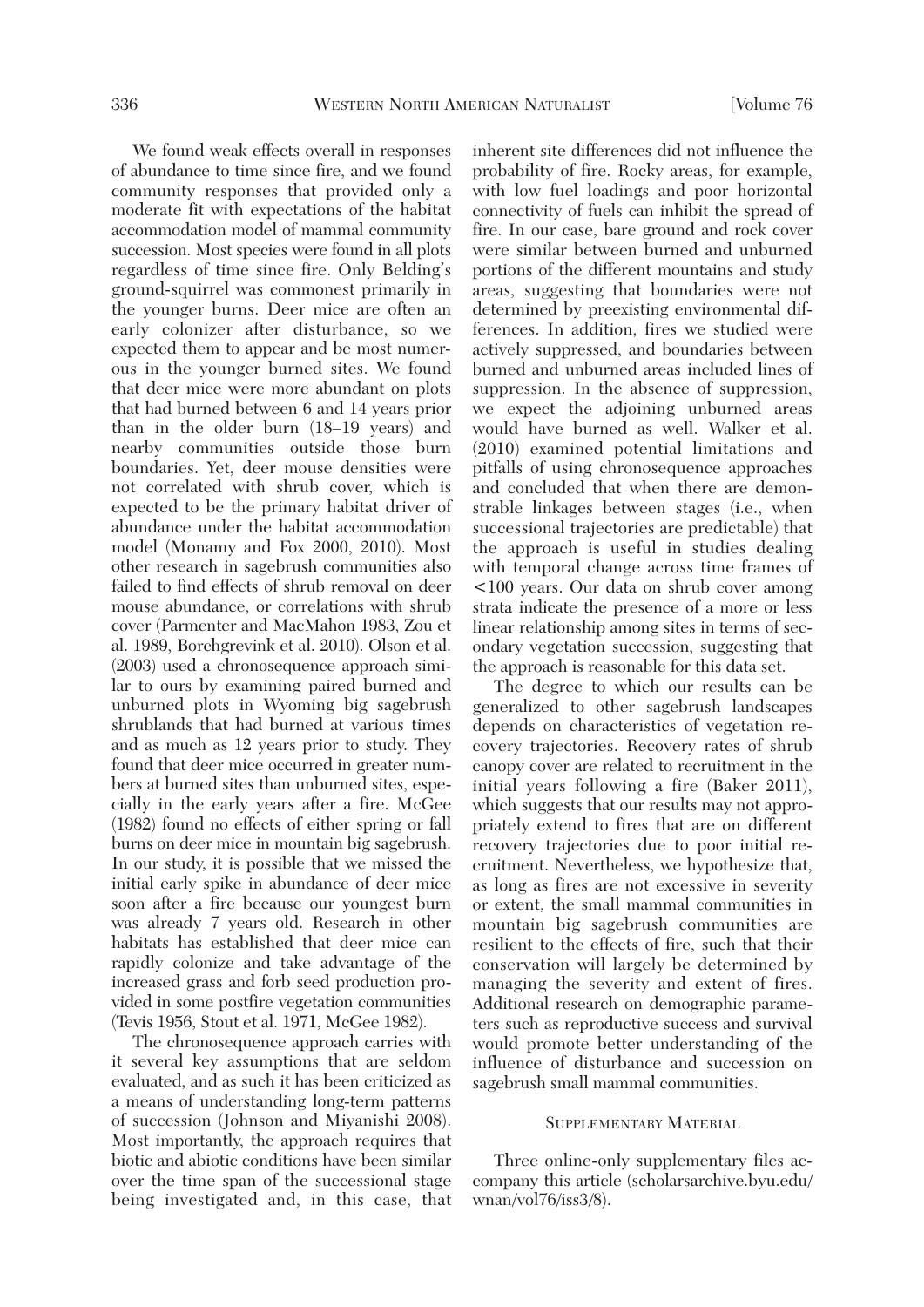SUPPLEMENTARY MATERIAL 1. Detection function model sets for each mammal species.

 SUPPLEMENTARY MATERIAL 2. Trapping web capture totals for nocturnal mammals in mountain big sagebrush communities on Badger Mountain, Sheldon National Wildlife Refuge, June 2006 and June 2007.

 SUPPLEMENTARY MATERIAL 3. Total number of detections of diurnal small mammals on Bald and Badger Mountains, Sheldon National Wildlife Refuge, June in 2006–2008.

#### ACKNOWLEDGMENTS

 We are grateful to the numerous people who assisted with running the trapping webs: J. Berti, K. Bloomer, J. Brennan, P. Brunner, J. Cowan, E. Donadio, M. Halley, T. Hull, A. King, S. Lamb, M. Leach, G. Pasini, A. Rosenthal, F. Sicilia, D. Shaefer, S. Sheldon, M. Stevens, and A. Viciduvich. We also thank those who assisted with vegetation sampling: A. Hannuksela, S. Herman, and S. Sheldon. Logistical support was provided by Brian Day and the staff of the SNWR. Funding for this work was provided through a grant from the Joint Fire Sciences Program, and through a National Science Foundation graduate research fellowship. Additional financial support came from donations to PRBO Conservation Science. Field data were collected under IACUC permit number 3349.

#### LITERATURE CITED

- ARTHUR, A.D., P.C. CATLING, AND A. REID. 2012. Relative influence of habitat structure, species interactions and rainfall on the post-fire population dynamics of ground-dwelling vertebrates. Austral Ecology 37:958–970.
- BAKER, W.L. 2011. Pre-Euroamerican and recent fire in sagebrush ecosystems. Pages 185–201 *in* S.T. Knick, and J.W. Connelly, editors, Greater Sage-Grouse: ecology and conservation of a landscape species and its habitats. Studies in Avian Biology 38. University of California Press, Berkeley, CA.
- BORCHGREVINK, M.B., J.D. DERNER, T.R WESTON, R.A. OLSON, G.E. SCHUMAN, AND B.W. HESS. 2010. Small mammal and plant community responses to mechanical disturbance and rest in Wyoming big sagebrush grassland. Arid Land Research and Management 24:57–67.
- BRIANI, D.C., A.R.T. PALMA, E.M. VIEIRA, AND R.P.B. HENRIQUES. 2004. Post-fire succession of small mammals in the Cerrado of central Brazil. Biodiversity and Conservation 13:1023–1037.
- BUCKLAND, S.T., D.R. ANDERSON, K.P. BURNHAM, J.L. LAAKE, D.L. BORCHERS, AND L. THOMAS. 2001. Introduction to distance sampling: estimating abundance of biological populations. Oxford University Press. 448 pp.
- CANFIELD, R.H. 1941. Application of the line interception method in sampling range vegetation. Journal of Forestry 39:388–394.
- CLARKE, M.F. 2008. Catering for the needs of fauna in fire management: science or just wishful thinking? Wildlife Research 35:385–394.
- D'ANTONIO, C.M., AND P.M. VITOUSEK. 1992. Biological invasions by exotic grasses, the grass/fire cycle, and global change. Annual Review of Ecology and Systematics 23:63–87.
- DAUBENMIRE, R. 1959. A canopy-coverage method of vegetational analysis. Northwest Science 33:43–63.
- FOX, B.J. 1981. Fire and mammalian secondary succession in an Australian coastal heath. Ecology 62: 1415–1425.
- FOX, B.J. 1990. Changes in the structure of small mammal communities over successional time scales. Oikos 59:321–329.
- GERMANO, D.J., AND D.N. LAWHEAD. 1986. Species diversity and habitat complexity: does vegetation organize vertebrate communities in the Great Basin? Great Basin Naturalist 46:711–720.
- HARNISS, R.O., AND R.B. MURRAY. 1973. Thirty years of vegetal change following burning of sagebrush-grass range. Journal of Range Management 26:322–325.
- JOHNSON, E.A., AND K. MIYANISHI. 2008. Testing the assumptions of chronosequences in succession. Ecology Letters 11:419–431.
- KERLEY, G.I.H. 1992. Ecological correlates of small mammal community structure in the semi-arid Karoo, South Africa. Journal of Zoology 227:17–27.
- LESICA, P., S.V. COOPER, AND G. KUDRAY. 2007. Recovery of big sagebrush following fire in southwest Montana. Rangeland Ecology and Management 60:261–269.
- MARQUES, F.F.C., AND S.T. BUCKLAND. 2004. Covariate models for the detection function. Pages 31–47 *in* S.T. Buckland, D.R. Anderson, K.P. Burnham, J.L. Laake, D.L. Borchers, and L. Thomas, editors, Advanced distance sampling. Oxford University Press.
- MARQUES, T.A., L. THOMAS, S.G. FANCY, AND S.T. BUCK-LAND. 2007. Improving estimates of bird density using multiple covariate distance sampling. Auk 124: 1229–1243.
- MCGEE, J.M. 1982. Small mammal populations in an unburned and early fire successional sagebrush community. Journal of Range Management 35:177–180.
- MILLER, R.F., S.T. KNICK, D.A. PYKE, C.W. MEINKE, S.E. HANSER, M.J. WISDOM, AND A.L. HILD. 2011. Characteristics of sagebrush habitats and limitations to long-term conservation. Pages 145–184 *in* S.T. Knick and J.W. Connelly, editors, Greater Sage-Grouse: ecology and conservation of a landscape species and its habitats. Studies in Avian Biology 38. University of California Press, Berkeley, CA.
- MILLER, R.F., AND J.A. ROSE. 1999. Fire history and western juniper encroachment in sagebrush steppe. Journal of Range Management 52:550–559.
- MILLER, R.F., AND R.J. TAUSCH. 2001. The role of fire in pinyon and juniper woodlands: a descriptive analysis. Tall Timbers Research Station Miscellaneous Publication No. 11:15–30.
- MILLER, R.F., AND P.F. WIGAND. 1994. Holocene changes in semiarid pinyon-juniper woodlands. BioScience 44:465–474.
- MONAMY, V., AND B.J. FOX. 2000. Small mammal succession is determined by vegetation density rather than time since disturbance. Austral Ecology 25:580–587.